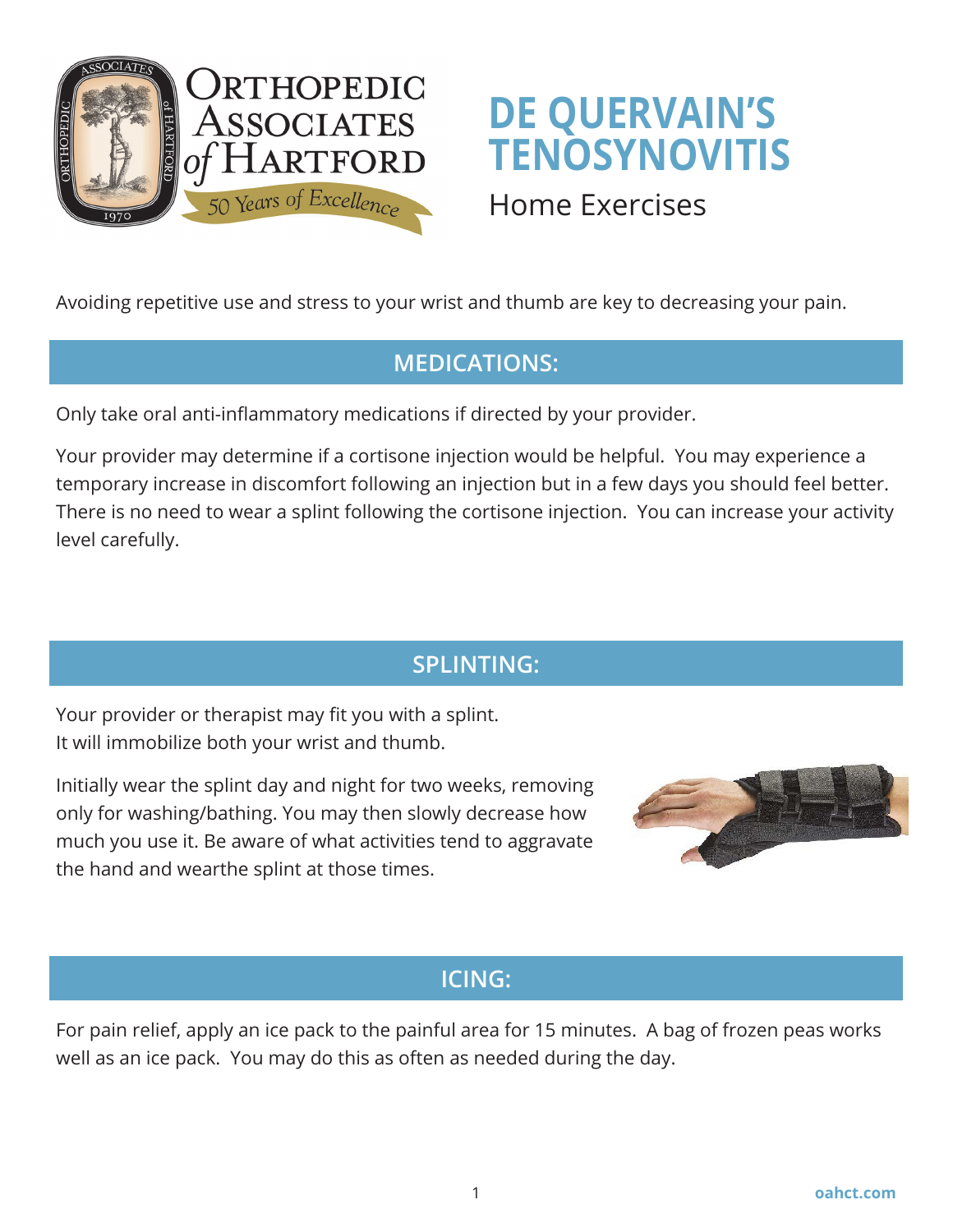#### **TAPING:**

Specialized taping is often beneficial to support the area and decrease pain. The brands of tape that we recommend are RockTape, KT Tape, or Kinesio Tec Tape and are readily found in your pharmacy or online. The taping technique our therapists use is pictured below. There are instructional videos you may access on YouTube by typing in "Taping for DeQuervain's Tenosynovitis". Try several different ways to see what works best for you. The color of tape does not matter.



## **USING YOUR HAND:**

Avoid repetitive wrist or thumb movements. Think about your hobbies: instruments, gardening, gaming and how they may be affecting your hand pain. If it is the hand you use on a computer mouse, consider changing the sensitivity of the mouse in the control settings or using it with your other hand.

If you recently had a baby, support the baby's head on a pillow when feeding and avoid picking the baby up under the arms. Try scooping them up by lifting under their bottom.